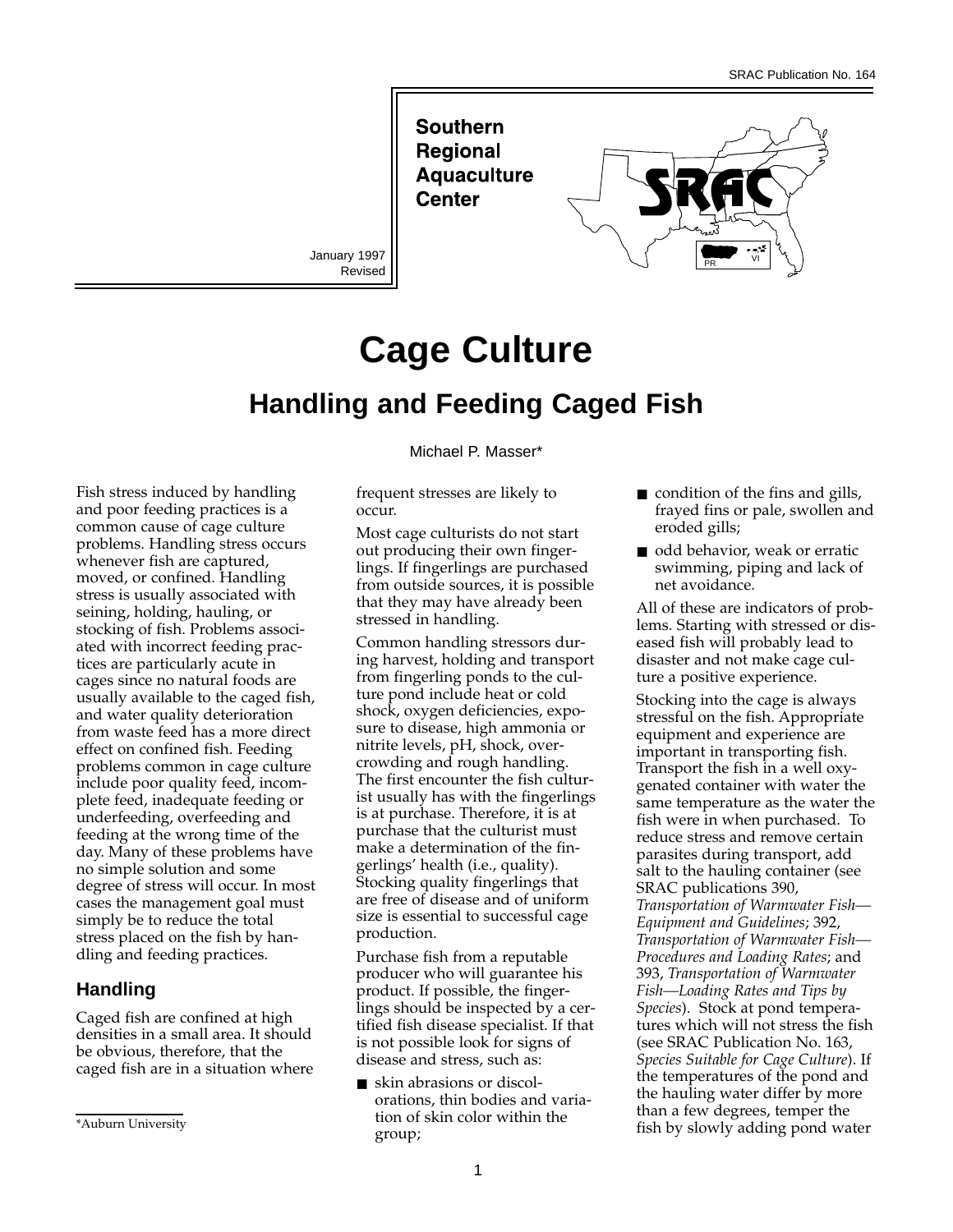to equalize the temperature. A wait of at least 20 minutes is needed for a 10oF change in water temperature. Failure to properly adjust the temperature can lead to immediate death or can lower the fingerlings' ability to resist infections and lead to secondary diseases or parasites. Finally, do not feed the fish for 1 or 2 days after stocking. Let the fish recover from the haul and adjust to the cage.

Problems which occur immediately after stocking were either brought in with the fingerlings, occurred during stocking, or are an indication of severe pond problems. A cage culturist should know his pond and its water quality before stocking, and not stock fish into a pond with problems. (See SRAC Publication No. 161, *Cage Culture—Site Selection and Water Quality*.)

During the growing season the fish should be disturbed as little as possible. Moving the cage, lifting the cage to look at the fish, netting the fish, swimming or fishing near the cage, or placing the cage where it is disturbed by other animals can stress the fish. Stress can lead to reduced feed consumption (i.e., reduced growth) and increased incidence of disease.

## **Feeding practices**

Nutritional stress is common in cage culture. In fact, most of the failures of both research and commercial cage culture prior to 1975 can be related to feed quality. Today the science of fish nutrition has progressed to the point that balanced and complete diets can be formulated for the important commercial species. These complete diets are available from commercial feed mills and are essential to the health and growth of caged fish. Caged fish in most cases will receive no natural food and, therefore, must have a nutritionally complete diet which has adequate protein and energy levels, is balanced in amino acids and in essential fatty acids, and is supplemented with a complete

array of vitamins and minerals. Many commercial feed mills manufacture both supplemental and complete diets. The cage producer must be sure he is purchasing a **complete diet**—one that is suitable for the species being cultured.

Caged fish should be fed a floating pelleted feed. Floating feed is trapped inside the feeding ring and will allow the fish farmer the opportunity to observe the fish. Sinking feed will fall through the cage (unless the cage has a bottom) and not be eaten by the fish. In general, warmwater species such as catfish, tilapia, bluegill and carp can be successfully reared from large-sized fingerlings on 32 percent protein complete diets although many fish farmers prefer 36 percent. Red drum and striped bass (and its hybrids) need diets with 38 to 42 percent protein. Coldwater species such as trout need a higher protein diet of 40 to 42 percent. Pellet sizes normally available include  $1/8$ ,  $3/16$ , and  $1/4$ -inch diameters. Usually large fingerlings can  $accept<sup>1</sup>/4$ -inch pellets. Small fingerlings and species with small mouths (e.g., bluegill) may need to be started on  $\frac{1}{8}$ -inch pellets.

Fish will feed most aggressively near their preferred or optimum temperature and when oxygen levels are high (i.e., above 60 percent of saturation). Oxygen is usually at acceptable levels (unless heavily overcast) between mid morning and late afternoon. From a temperature standpoint, warmwater fish such as catfish will feed better as the temperature rises in late afternoon in the spring, but prefer mid morning during the heat of the summer. Generally fish will adapt to any feeding time as long as it is consistent. Changes in the feeding schedule should be made gradually (e.g., not changing more than 30 minutes per day). Most studies have shown that fish will grow faster and have better feed conversion if their daily feed ration is divided into two feedings given at least 6 hours apart. This is particularly

true of small catfish, trout, tilapia and bluegill.

Recent research on cage culture of catfish has shown that dusk feeding can increase growth and improve feed efficiency. Dusk is the natural feeding time for many species of fish. **Dusk feeding cannot be practiced without a means of nighttime aeration.** (See SRAC Publication No. 162, *Cage Culture—Cage Construction, Placement, and Aeration*.) Dusk feeding can begin within 1 hour of sunset and can continue for an hour or more after sunset. The key to dusk feeding is not to overfeed (see page 3). If mechanical aeration is not available, do not consider dusk feeding.

Correctly feeding the proper amount of feed is extremely important. Overfeeding wastes feed and money, and can cause water quality deterioration leading to stress and increased incidence of disease. Underfeeding reduces the growth rate, total production and profit. A general rule of thumb for most warmwater fish is to feed fish all they will eat in 10 to 30 minutes when the water temperature is above 70oF. Caged fish, particularly catfish, are sometimes shy and may not start feeding immediately. Also, when fish are first stocked into a cage they usually adjust slowly to feeding. **Keeping good feeding records is essential to becoming a successful fish producer**.

It is a good practice to offer caged fish one-half of the amount of feed they consumed the previous day, so as not to overfeed if there is a weather, water quality or disease problem that reduces consumption. After adding feed observe the feeding response, adding more feed as needed at 20 to 30-minute intervals. If the fish have not consumed the feed after 20 to 30 minutes, do not add more feed. Many producers and researchers have found that catfish will continue to consume feed for several hours if fed at dusk. The key is to get as much feed into the fish as they want to eat (satiation) without leaving or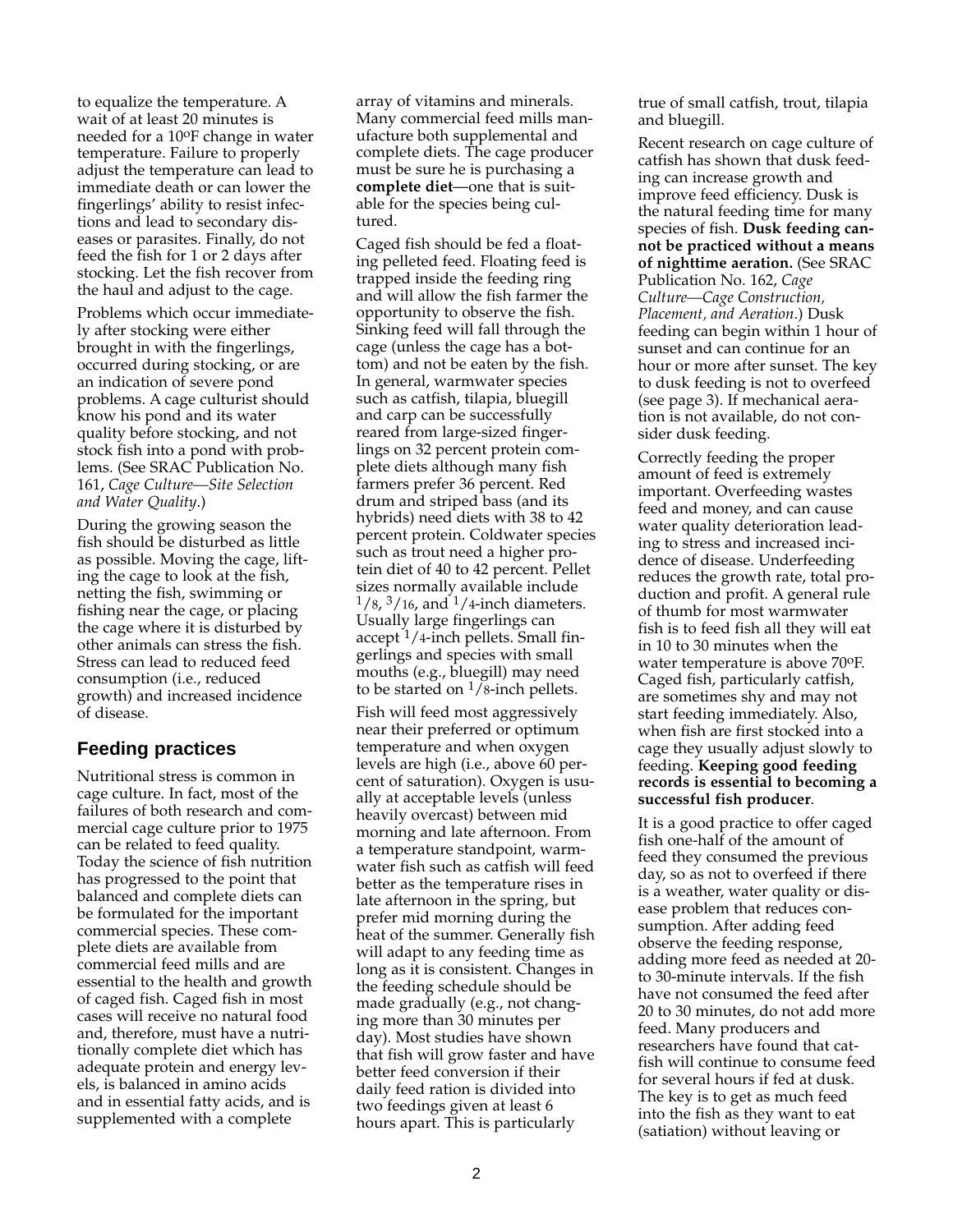wasting feed. The more feed eaten the more fish produced!

Demand feeders have been used successfully with caged fish. The problems with demand feeders are:

- 1) the fish must be trained to use the feeders,
- 2) the feeders need frequent adjustment, and
- 3) the producer must observe feeding behavior of the fish to head off water quality and disease problems.

Demand feeders should only be used by **experienced producers** who have produced fish using hand-feeding and feel they know how to observe fish behavior.

Demand feeders should be filled daily at the time when feeding normally begins, so that feeding behavior can be observed immediately. Since species like catfish tend to feed on demand feeders at dusk or after dark, it is best to fill these at dusk. Again, **dusk feeding** (and demand feeding of species that feed at night) **should not be practiced unless nighttime aeration is available!**

Fish in cages should be fed at least 6 days a week, unless precluded by bad weather, poor water quality, or disease. The daily amount of feed fed will need to be increased as the fish grow. Feeding should be discontinued during periods of heavy overcast weather (unless aeration is available) and if water temperatures exceed 95oF.

## **Feeding rates**

Feeding rates for fish are calculated on a percent of body weight per day basis, based on the fish size and water temperature. Small fish consume a larger percentage of their body weight than larger fish, and all fish increase consumption as water temperatures approach optimum temperature range. Small fingerlings will usually eat 4 to 5 percent of their

body weight. After they reach advanced fingerling size the rate will decrease to 3 percent and nearing harvest size will drop to only 2 percent or less (see Table 1).

Experienced cage culturists prefer to estimate feeding rates. There are two methods commonly used to determine proper feed amounts. One method estimates growth based on feed conversion and adjusts feeding rates weekly to this estimate. The second method estimates growth based on a sample of fish from the cage and adjusts feeding rates based on this sample.

## **Feed conversion method**

This method requires that the initial weight of the fish stocked be known and that records be kept on the total weight of feed fed each week.

For the first week start by determining the average individual stocking weight of the fish (total weight of fish stocked in pounds divided by number of fish stocked). Use Table 1 to find the percent body weight which fish that size should consume. Multiply the percent body weight by the total weight of fish stocked into the cage. This gives the amount of feed that should be

consumed each day for the first week.

A new estimate should be recalculated each week, based on estimated growth. Estimated growth is calculated by multiplying the total amount of feed (in pounds) fed during the week by the estimated feed conversion ratio (FCR) of 1.0/1.8 (1 pound of gain for each 1.8 pounds of feed eaten or 0.556). This estimated growth weight is added to the total weight at the beginning of the week. This new total weight is divided by the number of fish (less any deaths) to get a new weight of individual fish. Use Table 1 to get the estimated percent body weight the fish should now consume and multiply this by the total cage weight. This is the new amount of feed that should be fed daily for the next week. This sounds complicated but with a little practice it becomes easy. The formulas and example which follow should help.

In this example, the fish were averaging  $\frac{1}{2}$  pound (0.5) each at week 10 and there had been no deaths; therefore, 300 fish  $x = 0.5$  = 150 pounds = total cage weight. At that cage weight they were consuming 3.75 pounds of feed each day for 6 days or 22.5 pounds of feed during the week.

| wrien water temperature is above 70 degrees F.     |                        |  |
|----------------------------------------------------|------------------------|--|
| Average weight/ length per fish<br>(pounds/inches) | % Body weight consumed |  |
| 0.02/4                                             | 5.00                   |  |
| 0.04/5                                             | 4.00                   |  |
| 0.06/6                                             | 3.00                   |  |
| 0.25/9.5                                           | 2.75                   |  |
| 0.50 / 12                                          | 2.50                   |  |
| 0.75/13.5                                          | 2.25                   |  |
| 1.00 / 15                                          | 2.00                   |  |
| 1.50 / 17                                          | 1.75                   |  |
| *Applicable to most warmwater species.             |                        |  |

#### **Table 1. Estimated consumption by various sizes of channel catfish\* when water temperature is above 70 degrees F.**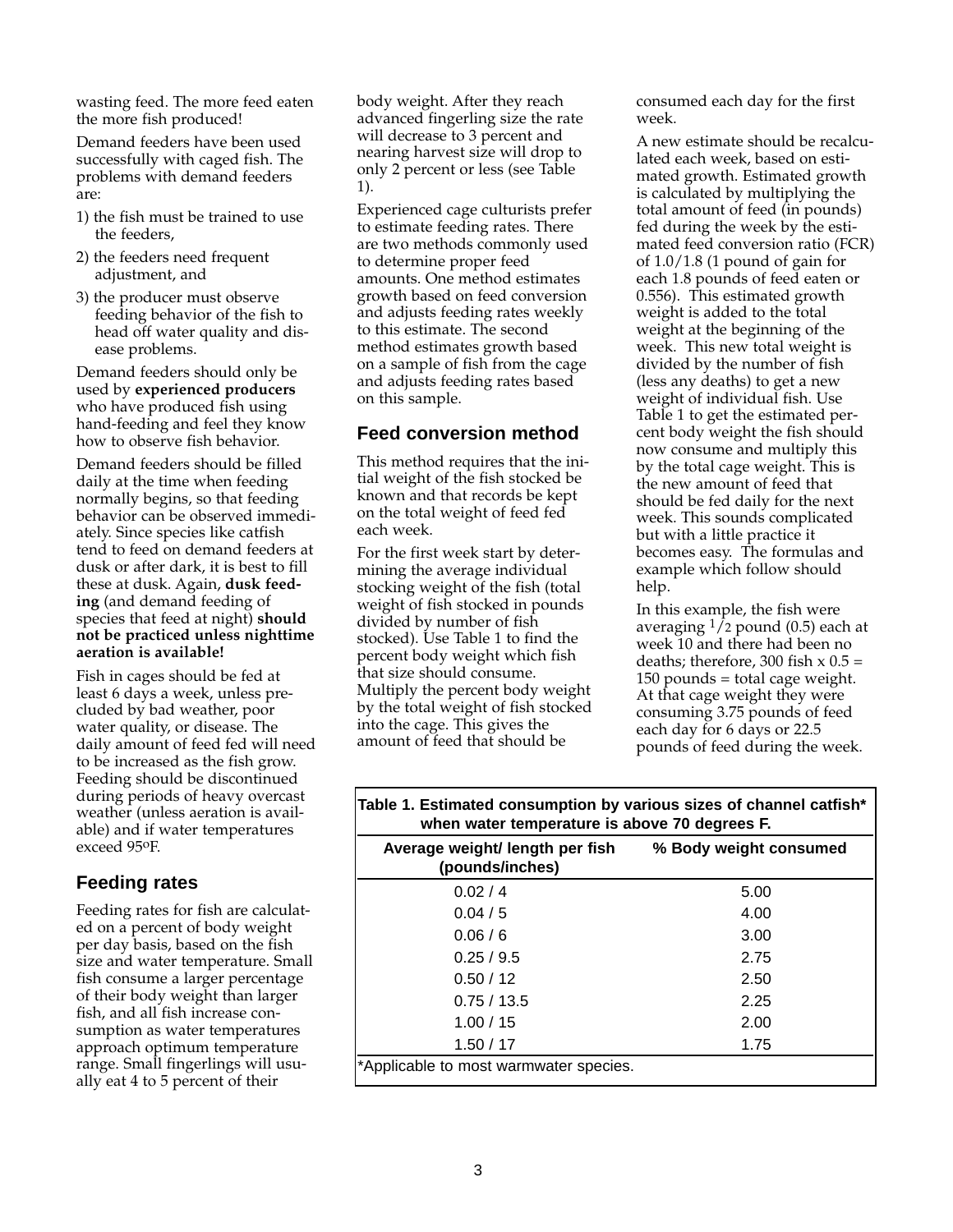#### **Feed Conversion Method:**

*Estimated wt gain* = total pounds of feed consumed x 0.556 (FCR) *New total cage wt* = estimated wt gain + last week's total cage wt *Avg wt of individual fish* = new total cage wt/total no. of fish in cage *New daily feed wt* = new total cage wt x % body wt consumed (Tbl 1)

#### **Example for week 10, cage of 300 fish, feed 6 days per week:**

*Estimated wt gain (wk 10)* = 22.5 x 0.556 = 12.5 pounds *New total cage wt (wk 11)* = 12.5 + 150 pounds = 162.5 pounds *Avg wt of individual fish* = 162.5/300 = 0.54 pounds *New daily feed wt* = 162.5 x 0.025 (2.5/100%) = 4.1 pounds

Consuming 22.5 pounds of feed with a feed conversion of 1.0/1.8 (or 0.556) gives an estimated weight gain of 12.5 pounds during week 10. Adding this 12.5 pounds of weight gain to the 150 pounds of fish (estimated) in the cage at the start of week 10 gives a new total cage weight of 162.5 pounds. Since 300 fish weigh 162.5 pounds, or 0.54 pounds each, they will eat 2.5 percent (or  $2.5/100$  percent = 0.025) of their body weight according to Table 1. Therefore, the new feeding rate (pounds) is 162.5 x 0.025 or 4.1 pounds of feed daily. This amount should be fed each day for six days the next week.

## **Measured growth estimate**

This method calculates feeding rates based on the weight of a sample of fish from the cage. This should be done at 2-week intervals and usually requires that at least 10 fish be weighed from each cage. The total weight of the sample of fish is divided by the number of fish sampled, to get the average individual fish weight. This weight is used with Table 1 to estimate the percent body

weight consumed. The average fish weight is multiplied by the number of fish in the cage to get the total cage weight, which is then multiplied by the percent body weight consumed to get the new daily feeding rate. The formulas and example which follow should aid understanding.

In this example the fish were averaging more than a half pound (0.54) each at week 10 and there had been no deaths; therefore, 300 fish  $x$  0.54 = 162.5 pounds = total cage weight. At 0.54 pounds each of the fish should be consuming 2.5 percent (or 2.5 divided by 100  $percent = 0.025$ ) of their body weight per day (Table 1). Therefore, the new feeding rate (pounds) is 162.5 x 0.025 or 4.1 pounds of feed daily. This amount should be fed each day for the next 2 weeks.

Handling is stressful on the fish, not only those handled but the other fish in the cage trying to avoid capture. During periods of questionable water quality or extremely hot weather conditions it may be best to avoid handling the fish and estimate the weight gain.

## **Sampling Method:**

*Avg of individual fish* = wt of 10 fish/10 *New total cage wt* = average wt of individual fish x number in cage *New daily feed wt* = new total cage wt x % body wt consumed (Tbl 1) **Example for week 10, cage of 300 fish:** *Avg wt of individual fish* = 5.4/10 - 0.54 (pounds) *New total cage wt* = 0.54 x 300 = 162.5 *New daily feed wt* = 162.5 x 0.025 = 4.1

## **Winter feeding**

Many species of warmwater fish can be overwintered in cages. Tilapia are the exception and will die as water temperatures reach about 55oF. Caged fish can be fed during the winter at a reduced feeding level. Table 2 gives general guidelines for feeding catfish during the winter in cages. Floating feed can continue to be fed throughout the winter in the Southeast. Feeding is usually most successful if done on warm, sunny afternoons. Research has shown that catfish can gain 10 to 20 percent of their body weight over the winter if fed, but feed conversion is poor (>3.0). Research has also shown that catfish can survive the winter without being fed and may be more resistant to bacterial diseases if deprived of feed.

Finally, probably the most important aspect of feeding: Do not over-feed the pond. The pond must decompose and detoxify all organic matter it receives. Included in this organic matter are plant materials from inside and outside the pond, runoff of nutrients from fields and pastures (possibly including livestock wastes), all fish wastes and uneaten feed. Dumping pound after pound of feed into the pond puts a tremendous burden on these natural decomposition systems which use oxygen. If the systems are overloaded the pond will become depleted of oxygen and the fish will die. Unless livestock or fertilizer runoff is a problem, the greatest organic load placed on the pond is from the fish feed.

In general, the recommended maximum pond feeding rate is not more than 35 pounds of feed per surface acre of pond per day (35 pounds/acre/day). Even at this feeding rate problems may occur in some ponds. Mother Nature is unpredictable and unforgiving! At this feeding rate the greatest number of pounds of fish which should be cultured in cages would be 1,750 pounds/ acre, calculating that a 1-pound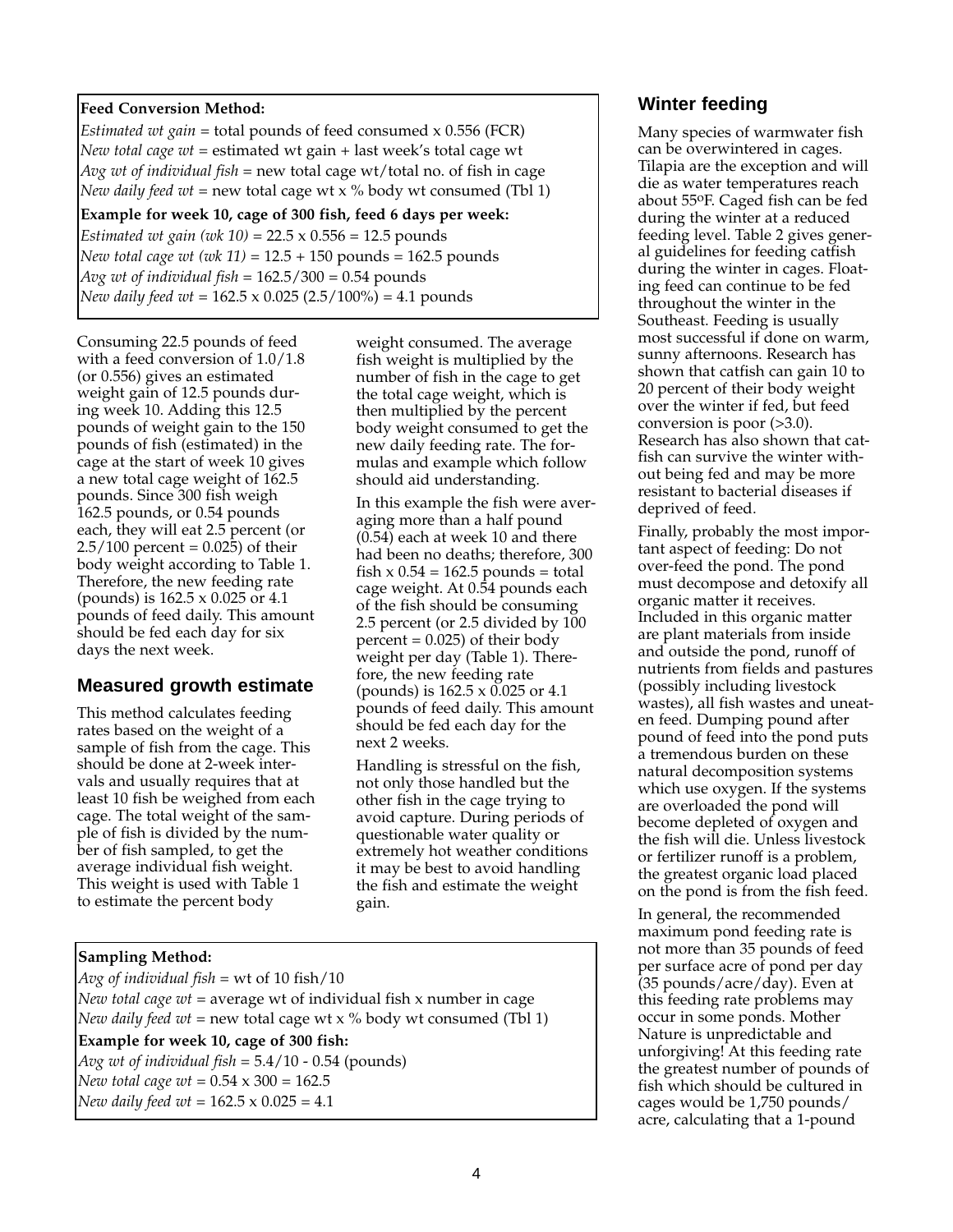| Table 2. Winter feeding schedule for caged fish. |                 |                          |
|--------------------------------------------------|-----------------|--------------------------|
| <b>Temperature</b>                               | % of Total fish |                          |
| ΟF                                               | weight to feed  | <b>Feeding frequency</b> |
| $66 - 70$                                        | 2.0             | every other day          |
| $61 - 65$                                        | 1.5             | every other day          |
| $56 - 60$                                        | 1.0             | every other day          |
| $51 - 55$                                        | 1.0             | twice per week           |
| $45 - 50$                                        | 0.5             | once per week            |

fish will eat 2 percent of its body weight daily  $(1,750 \times 0.02 = 35)$ .

Recommended pond feeding levels can be increased if aeration is available. Aeration can help maintain dissolved oxygen concentrations and support higher decomposition rates, or at least, keep the fish alive during times of low oxygen. The recommended maximum feeding rate with aeration is 60 pounds/acre/day. At

this rate the greatest number of pounds of fish which should be cultured in cages would be 3,000 pounds/acre  $(3,000 \times 0.02 = 60)$ .

Feeding rates above these levels are practiced by many experienced cage producers. The key word is experienced. Beginning cage producers should not push their ponds until they have gained experience in water quality and fish management. Unfortunately, much of this experience is usually gained by killing fish.

# **Guidelines on feeds and feeding**

- **1.** Observation of the fish at feeding time is vital. Feeding behavior is the best index of overall health. Actively feeding fish indicate everything is all right, for the moment. Poor feeding behavior should always be viewed with suspicion (see SRAC Publication No. 165, *Cage Culture Problems*).
- **2.** Reduce feeding levels when water temperatures drop below 60<sup>o</sup> or above 90<sup>o</sup>F.
- **3.** Reduce or stop feeding on heavily overcast and windless days. These weather conditions reduce oxygen production and diffusion, particularly if sequential, and can lead to low dissolved oxygen. Feeding will only complicate the problem. Run aeration if available.
- **4.** Feed quality must be excellent. Purchase feed which is known to be complete and keep it stored in a very dry, cool place. Feed should be fed within 90 days of the manufacture date.
- **5.** Never feed moldy or discolored feed.
- **6.** Automatic or demand feeders are not recommended for most warmwater species because of the need to observe the fish feeding (except for experienced producers with aeration systems).
- **7.** Keep accurate records on the amount of feed fed.
- **8.** Never feed more than 35 pounds of feed/acre/day without aeration or 60 pounds of feed/acre/day with aeration.